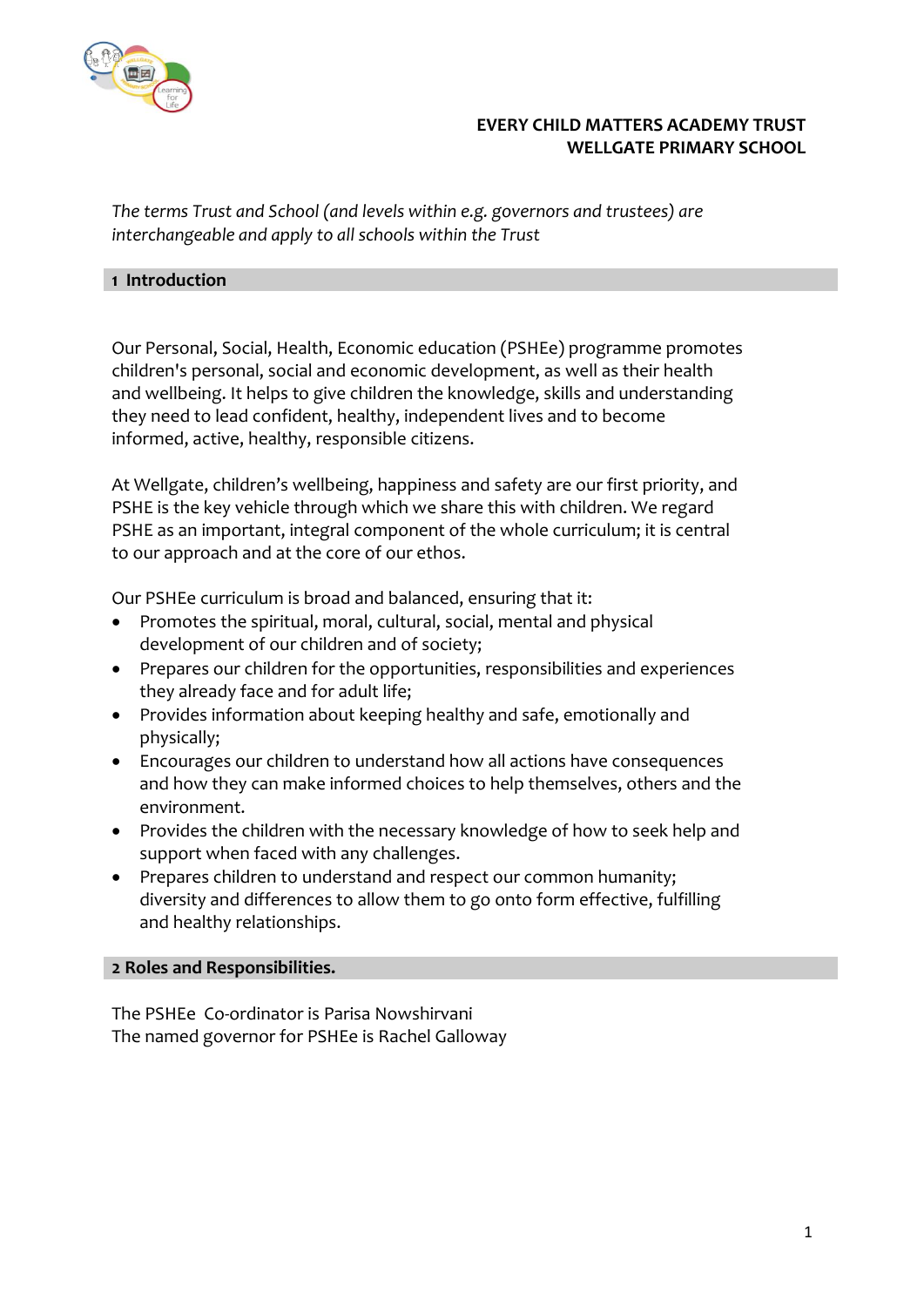

### **For children to:**

# *Health & Wellbeing*

- Know and understand what constitutes a healthy lifestyle.
- Know how to maintain physical, mental and emotional health and wellbeing.
- Be aware of safety issues, including how to respond in an emergency.
- Know how to manage change, including puberty, transition and loss.

# *Relationships*

- Develop and maintain a variety of healthy relationships within a range of social and cultural contexts.
- Know how to recognise and manage emotions within a range of relationships.
- Know how to recognise risky or negative relationships, including all forms of bullying and ask for help.
- Know how to respect equality and diversity in relationships.

# *Living in the Wider World*

- Know the importance of responsible behaviours and actions.
- Be responsible and independent members of the school community.
- Be positive and active members of a democratic society.
- Know about the importance of respecting and protecting the environment.
- Develop self-confidence and self-esteem and make informed choices regarding personal and social issues.
- Develop good relationships with other members of the school and the wider community.
- Know about where money comes from, keeping it safe and the importance of managing it effectively.
- Have a basic understanding of enterprise.

### **4 Equal opportunities (Entitlement.)**

In PSHEe, as in all other areas of the curriculum we recognise the value of the individual and strive to provide equal access of opportunity for all.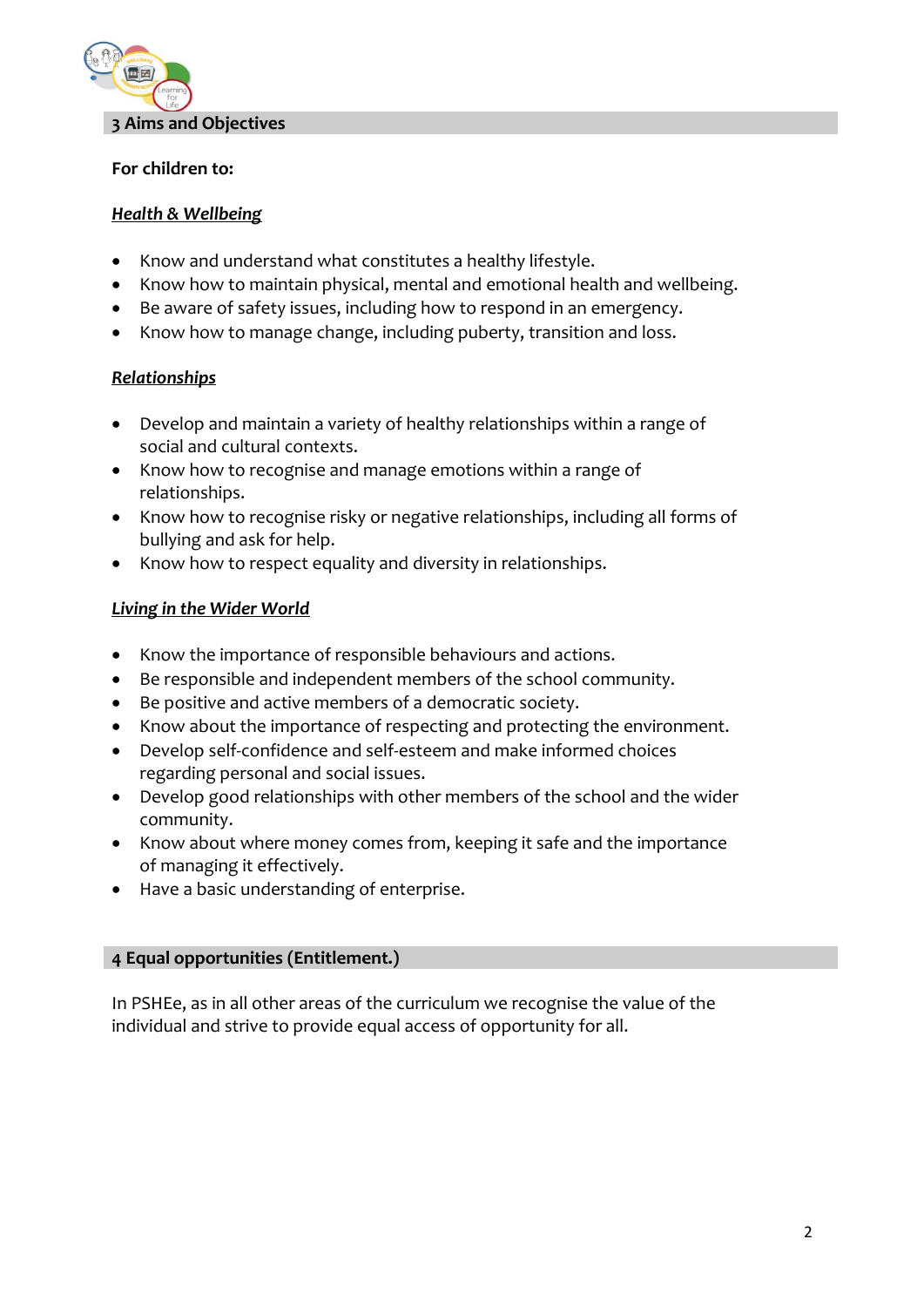

# *PSHEe is delivered within a whole school approach which includes:*

- Dedicated curriculum time
- Teaching PSHEe through and in other subjects/curriculum areas
- Circle Time
- Thrive Time
- Assemblies
- PSHE activities and school events e.g. Careers Week, Fundraising events
- Pastoral care and guidance
- Visiting speakers

All teachers across the key stages will be involved in the teaching of PSHEe. PSHEe is an integral and continuous aspect of all school experiences both inside and outside.

As a school, we use a progressive knowledge curriculum from the Early Years Foundation Stage to Year Six. A degree of flexibility will be kept so that issues of the moment can be dealt with. Years One to Six participate in planned Drug & Alcohol lessons taught through a separate scheme of work. Sex and Relationships education learning begins in EYFS where they learn about different families in society. This scheme then progresses from Year One to Year Six (see below.)

A variety of teaching styles are used to teach PSHEe linked to the key stage development or cultural diversity of the individual pupil. Circle time is a key approach used and we ensure strong links to the 'Five Rs' and Expectation Ladder.

| Year <sub>1</sub> | Medicines and people who help us-staying healthy/medicines/who<br>gives us medicine?                                                     |
|-------------------|------------------------------------------------------------------------------------------------------------------------------------------|
| Year <sub>2</sub> | Keeping safe-taking risks/hazardous substances (cleaning fluid, bleach)<br>/safety rules                                                 |
| Year 3            | Smoking-Why people smoke/physical effects of smoking/smoking and<br>society                                                              |
| Year 4            | Alcohol-Effects of alcohol/alcohol and risk/limits to drinking alcohol.                                                                  |
| Year <sub>5</sub> | Legal and illegal drugs (tobacco, alcohol, volatile substances, cannabis,<br>cocaine, heroin, ecstasy) /attitudes to drugs/peer pressure |
| Year 6            | Preventing early use-cannabis/volatile substance abuse and getting<br>help/help advice and support.                                      |

# **Drugs & Alcohol Progression**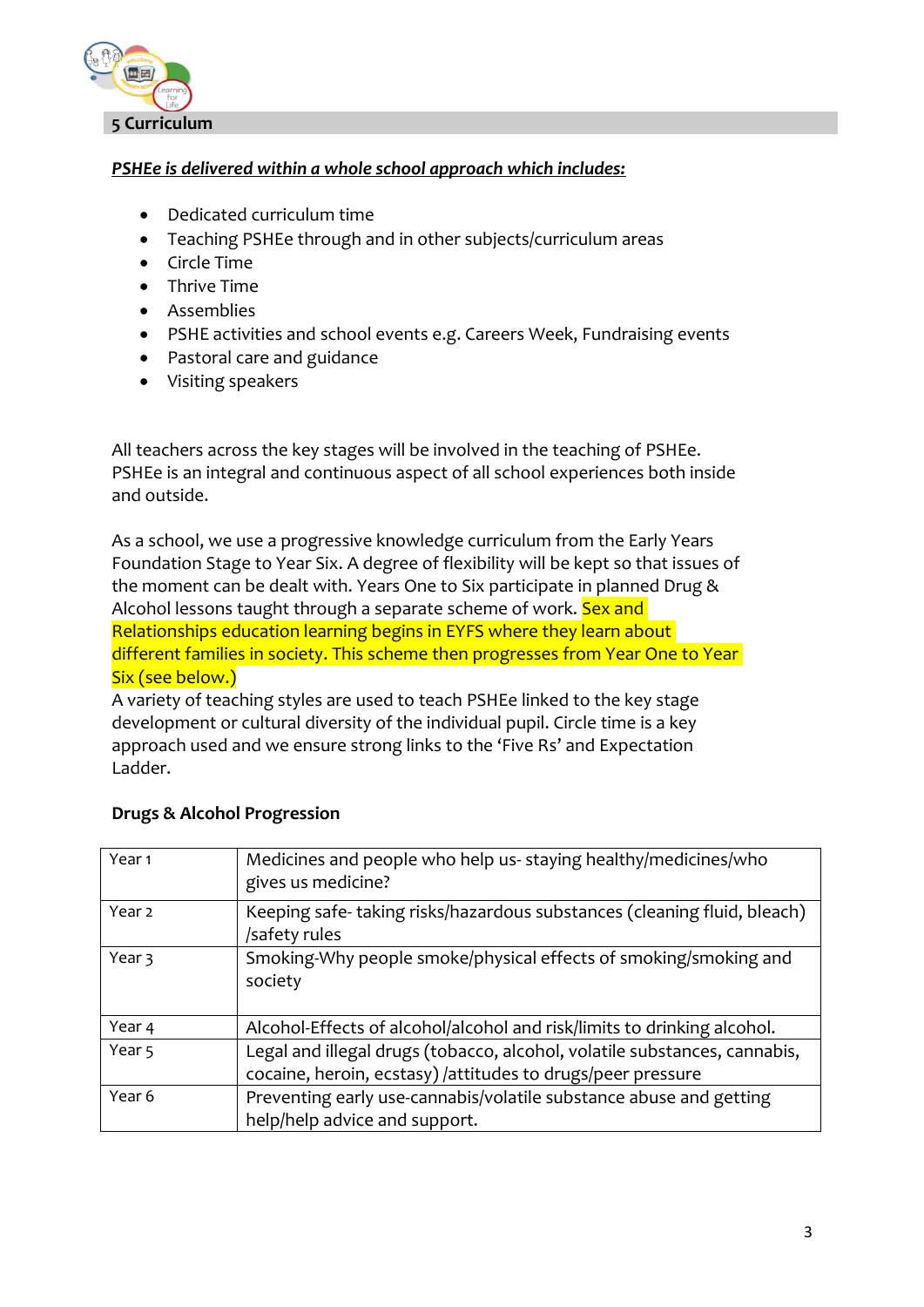

# **Sex & Relationships Education – (Currently under review reflecting the statutory guidance for 2020)**

| Foundation 2      | <b>Our Lives - Different families</b>                                     |
|-------------------|---------------------------------------------------------------------------|
| Year 1            | Growing and Caring for Ourselves- Basic hygiene/How we have changed from  |
|                   | being a baby                                                              |
| Year <sub>2</sub> | <b>Differences</b> - Differences between boys and girls/Naming body parts |
| Year 3            | Valuing difference and keeping safe - Differences between male and        |
|                   | female/Naming body parts/Good touch, bad touch/Different types of         |
|                   | families/How to seek support                                              |
| Year 4            | Growing Up - Exploring the human lifecycle/Beginning to understand        |
|                   | puberty/how puberty links to reproduction                                 |
| Year <sub>5</sub> | Puberty - Changes within puberty/Impact of puberty/Hygiene                |
| Year 6            | Puberty, Relationships and Reproduction - Puberty and                     |
|                   | reproduction/Physical and emotional behaviour in relationships/Conception |
|                   | and pregnancy/Positive and negative communication in relationships.       |

# **Links with other policies**

PSHEe is implicit in all school policies and is central to many, including policies on:

- Behaviour
- Anti-bullying
- Religious Education
- Special Needs Education
- Equal Opportunities
- Race Equality
- Health and safety
- Child Protection
- Teaching and Learning
- School Food Policy

### **6 Monitoring, assessment, evaluation and reporting to parents**

In Foundation Stage, pupils are observed and assessed against the Early Learning Goals for Personal, Social and Emotional Development in the Early Years Foundation Stage Profile.

In Key Stage One and Two there are no statutory requirements for end of key stage teacher assessment in PSHEe.

Teachers assess the pupils work in PSHEe by making informal judgements as they observe them during circle time, discrete PSHEe lessons, gauged against the specific year group outcomes. We have clear expectations of what pupils will know, understand and be able to do at the end of each key stage, as outlined by the National Curriculum Guidelines.